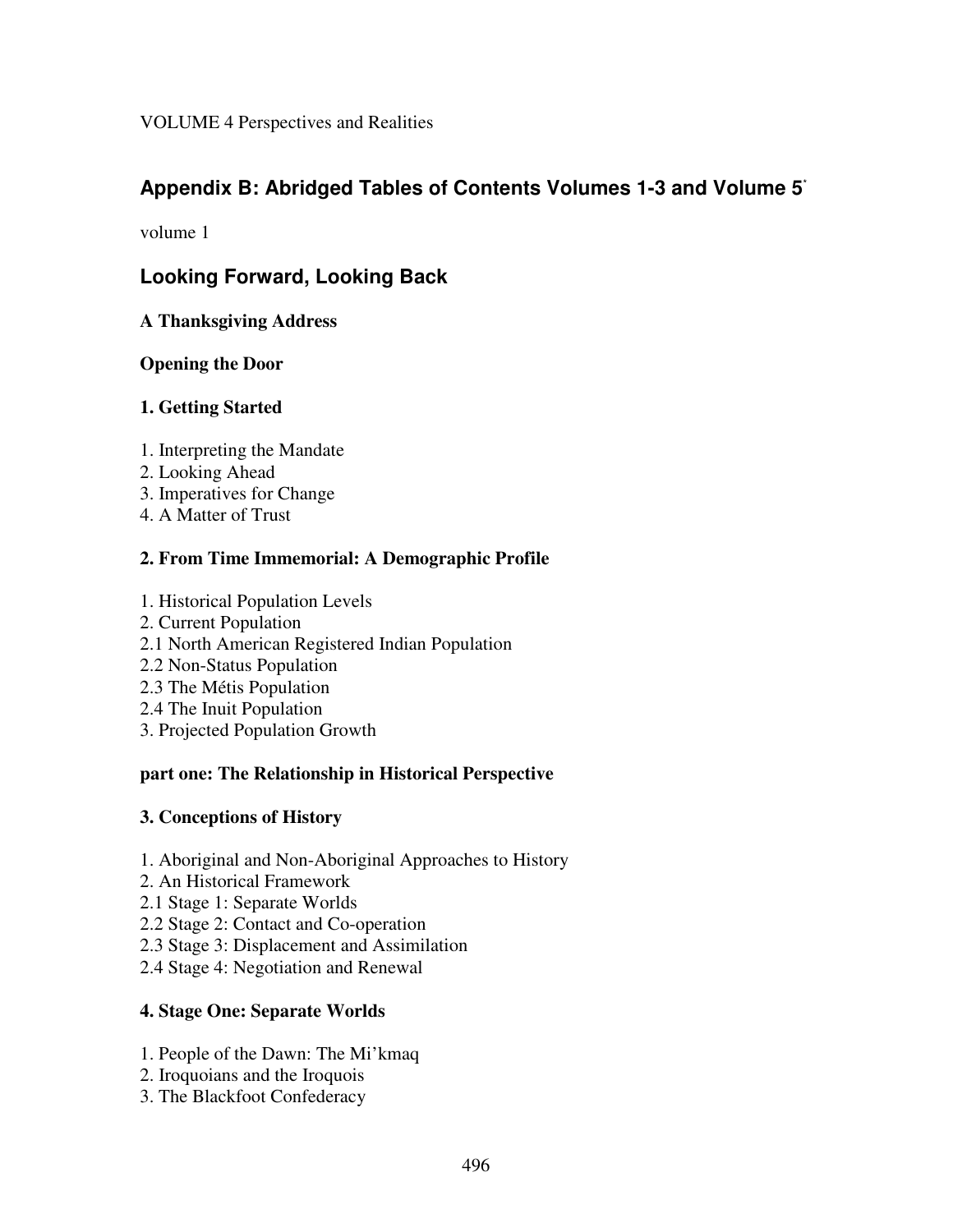- 4. The Northwest Coast
- 5. Inuit Innovation
- 6. Conclusion

## **5. Stage Two: Contact and Co-operation**

- 1. The Innu, the Wendat and the Fur Trade
- 2. The Royal Proclamation of 1763
- 3. Early Patterns of Treaty Making
- 3.1 Prior Traditions of Treaty Making Confederacies in North America
- 3.2 Prior Traditions of Treaty Making The European Experience
- 3.3 Pre-Confederation Treaties in Canada
- 3.4 Understanding Treaties and the Treaty Relationship
- 4. Conclusion

## **6. Stage Three: Displacement and Assimilation**

- 1. The Imposition of a Colonial Relationship
- 2. The Forging of Métis Identity
- 3. Treaty Making in Ontario, the West and the North
- 3.1 The 1836 Manitoulin and Saugeen Treaties
- 3.2 The Lake Huron and Lake Superior Treaties of 1850
- 4. The Numbered Treaties
- 4.1 The Selkirk Treaty (1817)
- 4.2 Treaties 1 and 2 (1871)
- 4.3 The Northwest Angle Treaty Treaty 3
- 4.4 Treaties 4, 5, 6 and 7
- 4.5 Northern Treaties: 8, 9, 10 and 11
- 5. Differing Assumptions and Understandings
- 6. Non-Fulfilment of Treaties
- 7. Restoring the Spirit of the Treaties
- 8. Extending Measures of Control and Assimilation
- 9. Conclusion

## **7. Stage Four: Negotiation and Renewal**

1. Legislative and Constitutional Attempts: From the White Paper to Charlottetown, 1969-1992

- 2. The Role of the Courts
- 3. The Inuit Circumpolar Conference: The Emergence of Internationalism
- 4. Conclusion

## **part two: False Assumptions and a Failed Relationship**

## **8. Introduction**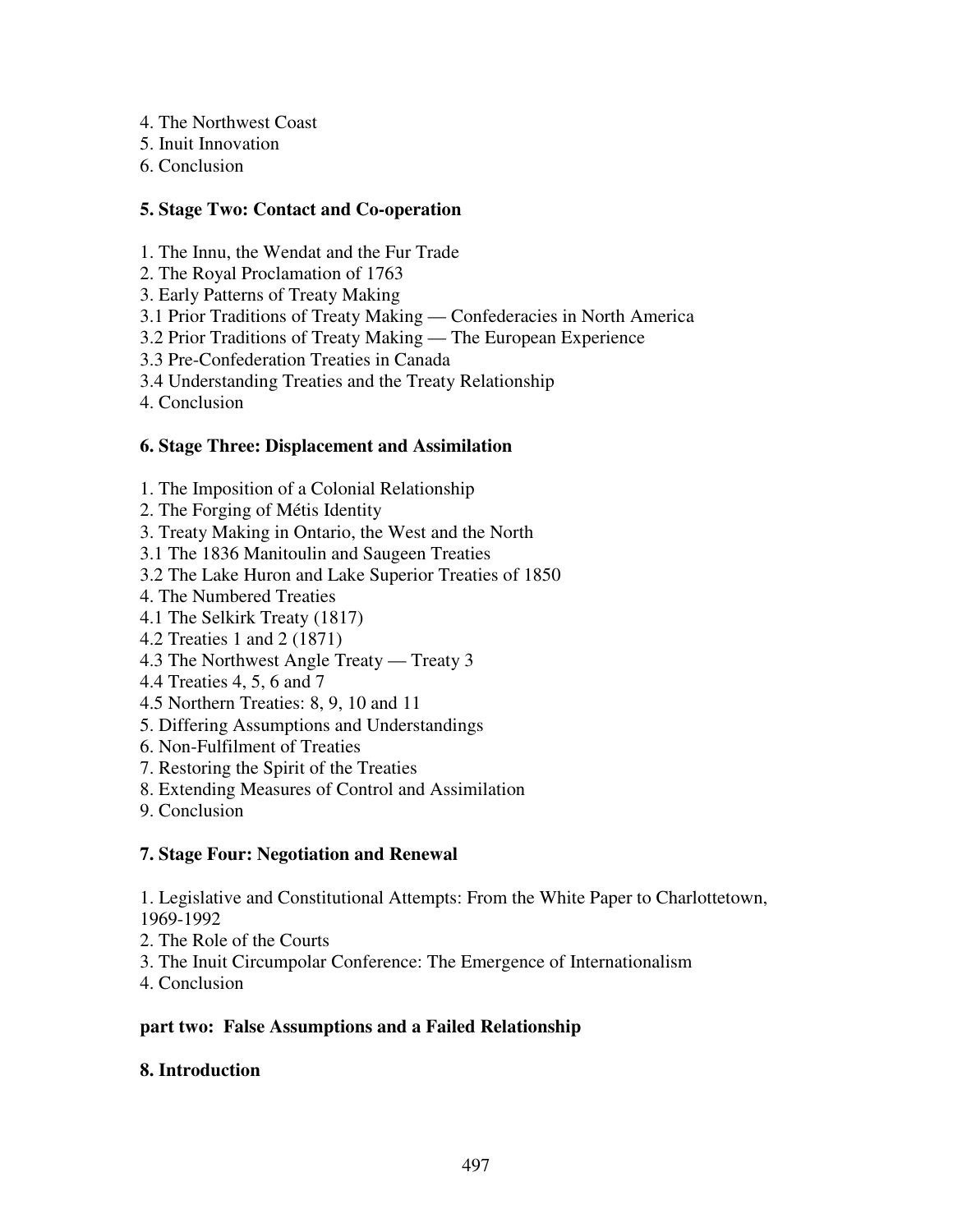- 1. False Assumptions
- 2. The Abuse of Power
- 3. The Four Policies in Brief
- 4. New False Assumptions

## **9. The Indian Act**

- 1. The Paradox of Indian Act Reform
- 2. Indian Sovereignty and the Royal Proclamation of 1763
- 3. Indian Policy: Protection, Civilization, and Assimilation
- 4. Civilization to Assimilation: Indian Policy Formulated
- 5. The Gradual Civilization Act: Assimilating Civilized Indians
- 6. End of the Tripartite Imperial System
- 7. The Gradual Enfranchisement Act: Responsible Band Government
- 8. The Indian Act and Indians: Children of the State
- 9. The Indian Act: Oppressive Measures
- 9.1 Protection of the Reserve Land Base
- 9.2 Band Government and Law-Making Powers
- 9.3 Enfranchisement
- 9.4 Reserve Justice Administration
- 9.5 Attacks on Traditional Culture
- 9.6 Liquor Offences
- 9.7 Pool Room Prohibition
- 9.8 Sale of Agricultural Products
- 9.9 Indian Legal Claims
- 9.10 The Pass System
- 9.11 Indian Agents
- 9.12 Indian Voting Rights
- 9.13 Indian Women
- 9.14 Indian Status and Band Membership
- 10. Post-War Indian Policy Reform: Everything Old is New Again
- 11. The 1951 Indian Act Revision
- 12. The Modern Era: Contrasting Assumptions and Models of Self-Government
- 13. Conclusion

## **10. Residential Schools**

- 1. The Vision and Policies of Residential School Education
- 1.1 The Vision
- 1.2 Changing Policies
- 2. Systemic Neglect: Administrative and Financial Realities
- 3. Discipline and Abuse
- 4. Epilogue
- 5. The Need for a Public Inquiry

## **11. Relocation of Aboriginal Communities**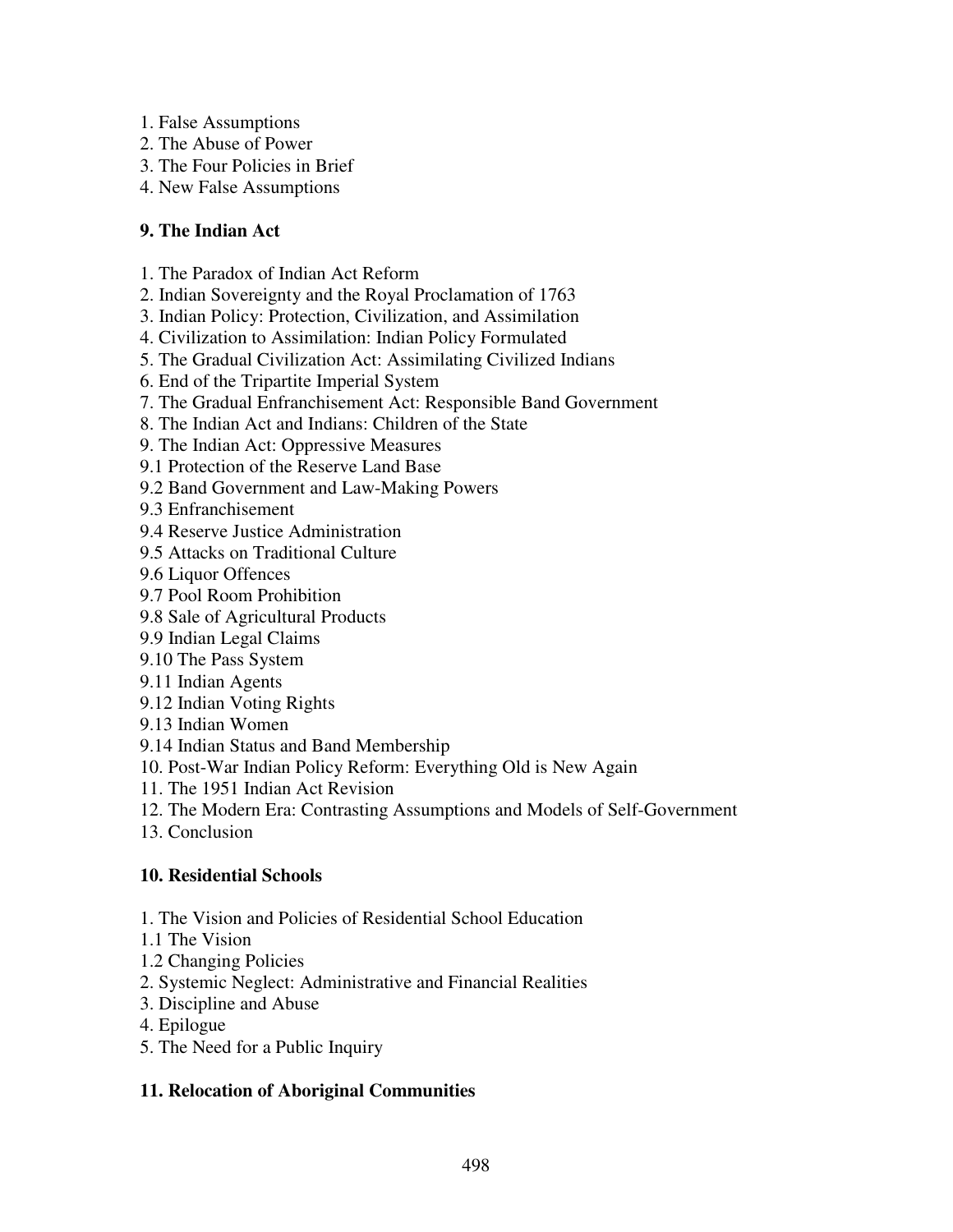- 1. Why Relocations Took Place
- 1.1 Administrative Relocations
- 1.2 Development Relocations
- 2. Administrative Relocation

#### 2.1 To Make Things Easier for Government

- 2.2 To Improve the Lives of Aboriginal People
- 3. Development Relocation
- 3.1 The Saugeen and the Bruce Peninsula
- 3.2 Getting the Songhees Out of the Way (1911)
- 3.3 The Métis of Ste. Madeleine and the Prairie Farm Rehabilitation Act (1935)
- 3.4 The Cheslatta T'en and the Kemano Hydro Project
- 3.5 The Chemawawin Cree and the Grand Rapids Dam
- 4. The Effects of Relocation
- 4.1 The Relationship to the Land, Environment and Culture
- 4.2 Economic Effects
- 4.3 Health Effects
- 4.4 Social and Political Effects
- 4.5 Effects on the Relationship Between Aboriginal and Non-Aboriginal People
- 5. Relocation and Responsibility
- 5.1 Responsibility of Governments
- 5.2 Establishing Standards for Relocation
- 5.3 Proposals for Reform

### **12. Veterans**

- 1. Early Military Service
- 2. The First World War
- 3. Between the Wars
- 4. The Second World War
- 4.1 Enlistment
- 4.2 Community Support
- 4.3 Military Service
- 4.4 Veterans Benefits
- 4.5 The Veterans' Land Act
- 5. The Post-War Years
- 5.1 The Parliamentary Hearings of 1946-47
- 5.2 The Korean War
- 5.3 Testimony at the Royal Commission's Hearings
- 6. Epilogue

## **13. Conclusions**

#### **part three: Building the Foundations of a Renewed Relationship**

## **14. The Turning Point**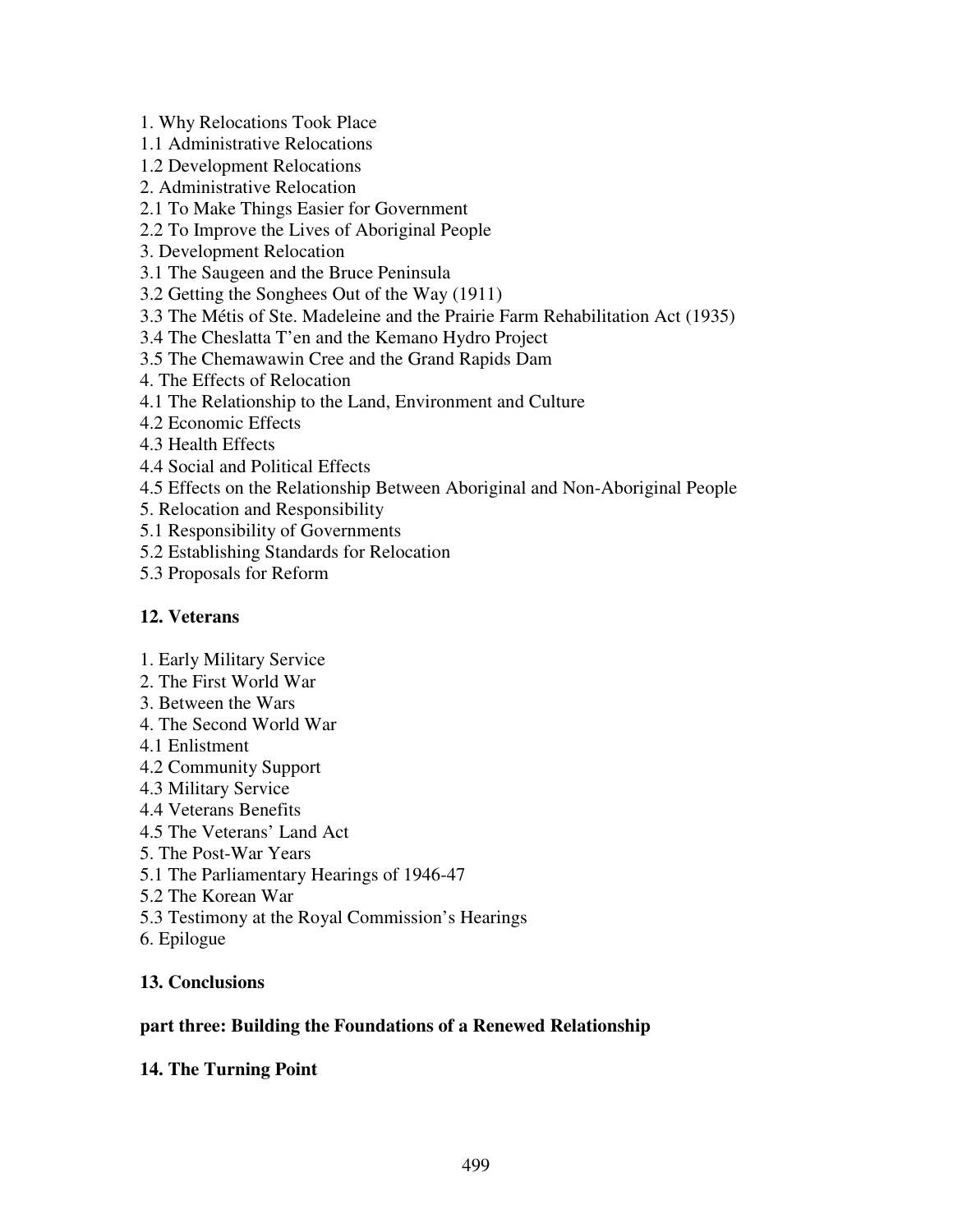## **15. Rekindling the Fire**

- 1. Finding Common Ground Between Cultures
- 2. Diverse Peoples, Common Goals
- 3. Words Are Not Enough
- 4. Meeting on the Trickster's Ground
- 5. Spirituality
- 6. The Land That Supports Us
- 7. Métis and Inuit Cultures
- 8. Ceremonies and Symbols
- 9. Cultural and Social Relations
- 10. Culture and Economy
- 11. Culture and Government
- 12. Charting the Future with Insights from the Past

#### **16. The Principles of a Renewed Relationship**

- 1. The Basic Principles
- 1.1 The First Principle: Mutual Recognition
- 1.2 The Second Principle: Mutual Respect
- 1.3 The Third Principle: Sharing
- 1.4 The Fourth Principle: Mutual Responsibility
- 2. Maintaining the Relationship
- 3. Conclusion
- **Appendix A The Commission's Terms of Reference**
- **Appendix B Biographical Notes on Commissioners**
- **Appendix C Abridged Tables of Contents, Volumes 2-5**
- **Appendix D The Royal Proclamation of 1763 Appendix E Summary of**
- **Recommendations in Volume 1**

volume 2

## **Restructuring the Relationship**

part one

#### **1. Introduction**

- 1. Treaties
- 2. Governance
- 3. Lands and Resources
- 4. Economic Development

## **2. Treaties**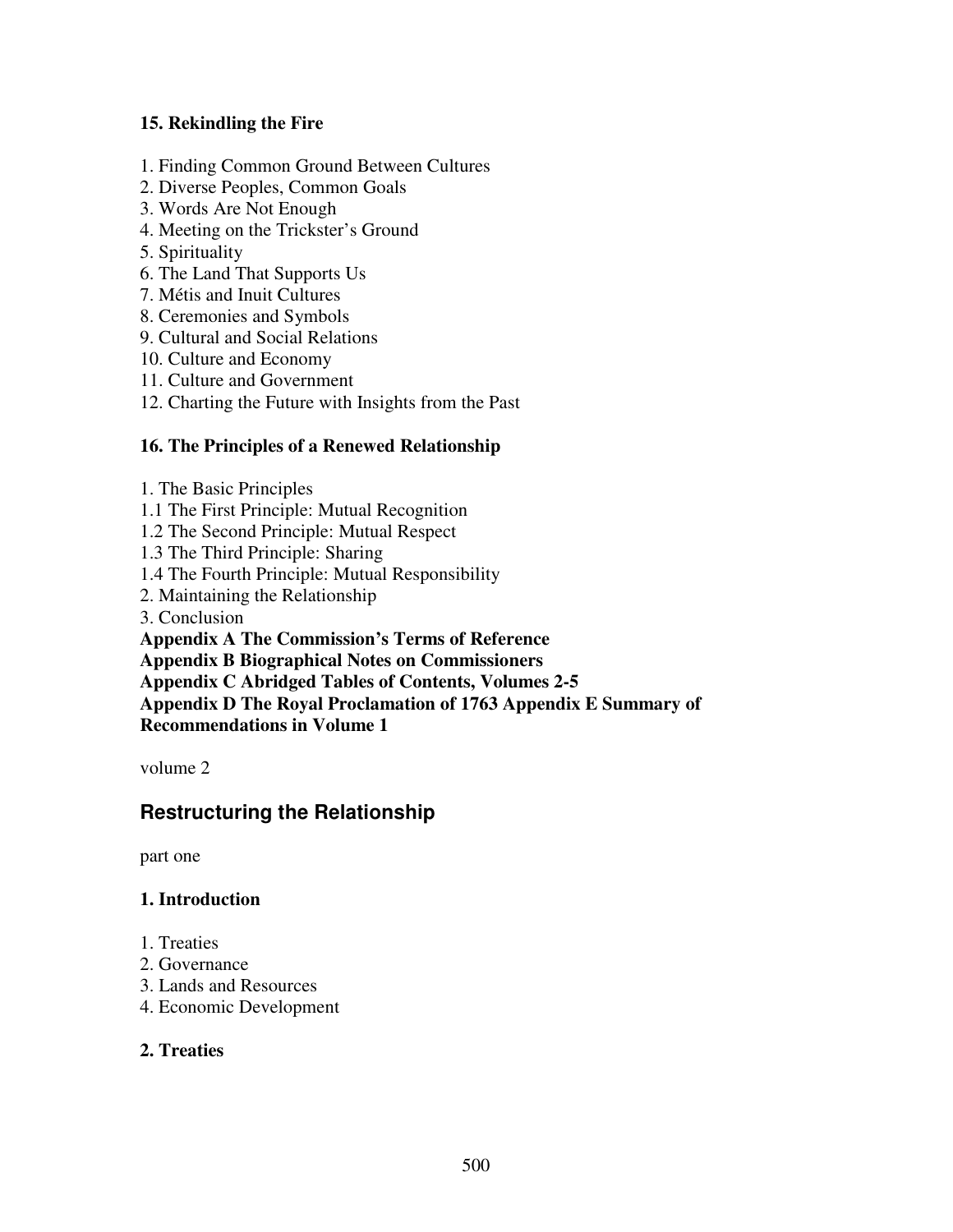1. A Need For Public Education

1.1 Treaties are Nation-to-Nation

1.2 Treaties are Sacred and Enduring

1.3 Treaties are Part of the Canadian Constitution

1.4 Fulfilment of the Treaties is Fundamental to Canada's Honour

2. Legal Context of the Treaty Relationship

3. Historical Treaties: The Need for Justice and Reconciliation

3.1 The Need for Justice

3.2 The Need for Reconciliation

3.3 Common Ground in the Treaties

3.4 Lack of Common Ground

3.5 The Vulnerability of Treaties

3.6 Implementing the Spirit and Intent of Treaties

3.7 The Fiduciary Relationship: Restoring the Treaty Partnership

3.8 Aboriginal Rights and Title: Sharing, Not Extinguishment

3.9 Sovereignty and Governance

3.10 Observations Regarding Fulfilment of the Historical Treaties

4. Treaty Implementation and Renewal Processes

5. Treaty-Making Processes

5.1 Implementation of Modern Treaties

5.2 The Peace and Friendship Treaties

5.3 Making New Treaties and Equivalent Agreements

6. Establishment of Treaty Processes

6.1 A Royal Proclamation

6.2 Companion Legislation

7. Content of Treaty Processes

7.1 Entry to be Voluntary

7.2 Timing to be Realistic

7.3 Long-Term Resources to be Available

7.4 Nature and Scope of Items for Discussion

7.5 Outcomes of Treaty Processes

7.6 Reorganization in Preparation for Treaty Processes

7.7 Reorganization of Aboriginal and Treaty Nations

8. Institutions for Treaty Processes

8.1 Treaty Commissions

8.2 Access to the Aboriginal Lands and Treaties Tribunal

## **3. Governance**

1. Aboriginal Perspectives

1.1 Basic Concepts

1.2 Traditions of Governance

1.3 Visions of Governance

2. Toward an Aboriginal Order of Government

2.1 An Overview

2.2 Self-Determination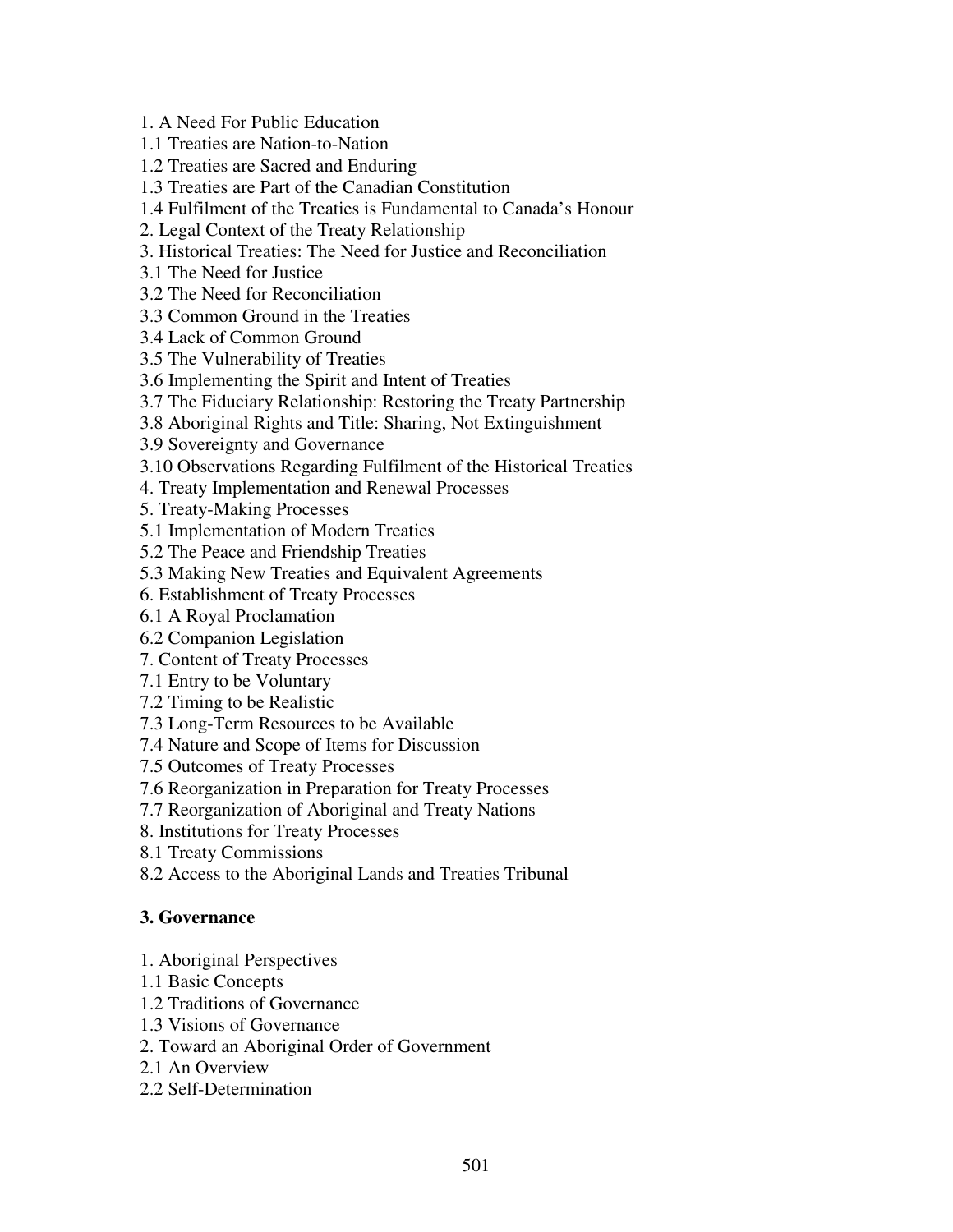### 2.3 Self-Government

- 3. Implementing an Aboriginal Order of Government
- 3.1 Models of Aboriginal Government: An Overview
- 3.2 Financing Aboriginal Government
- 4. Transition
- 4.1 Transitional Measures on the Road to Self-Government
- 4.2 Capacity Building: Aboriginal Strategies for the Transition to Self-Government
- 4.3 The Structure of the Government of Canada for the

Conduct of Aboriginal Affairs

4.4 Representation in the Institutions of Canadian Federalism

**Appendix 3A Existing Financial Arrangements for Aboriginal Governments and Regional and Territorial Governments**

**Appendix 3B A Summary of the Proposal by the Native Council of Canada for a House of the First Peoples**

Part Two

## **4. Lands and Resources**

- 1. The Case for a New Deal
- 2. A Story
- 3. Lands and Resources: Background
- 3.1 Lessons from the Hearings
- 3.2 Significance of Lands and Resources to Aboriginal Peoples
- 4. How Losses Occurred
- 4.1 The Law's Initial Promise
- 4.2 Losing the Land
- 4.3 Failure of Alternative Economic Options
- 4.4 The Impact of Crown Land Management Systems
- 4.5 Conclusion
- 5. The Inadequacy of Federal Claims Processes
- 5.1 A Background of Aboriginal Protest
- 5.2 Three Existing Claims Policies
- 5.3 Specific Claims Initiatives: 1990-1995
- 5.4 The Institutional Interests of the Federal Government
- 5.5 Conclusion: The Need for Structural Change
- 6. A New Deal for Aboriginal Nations
- 6.1 Redressing the Consequences of Territorial Dispossession
- 6.2 The Contemporary Law of Aboriginal Title as a Basis for Action
- 6.3 A New Approach to Lands and Resources
- 6.4 An Aboriginal Lands and Treaties Tribunal
- 6.5 The Need for Public Education
- 7. Securing an Adequate Land and Resource Base for Aboriginal Nations
- 7.1 Interim Steps: Expanding the First Nations Land Base
- 7.2 Interim Steps: Improving Access to Natural Resources
- 7.3 Co-management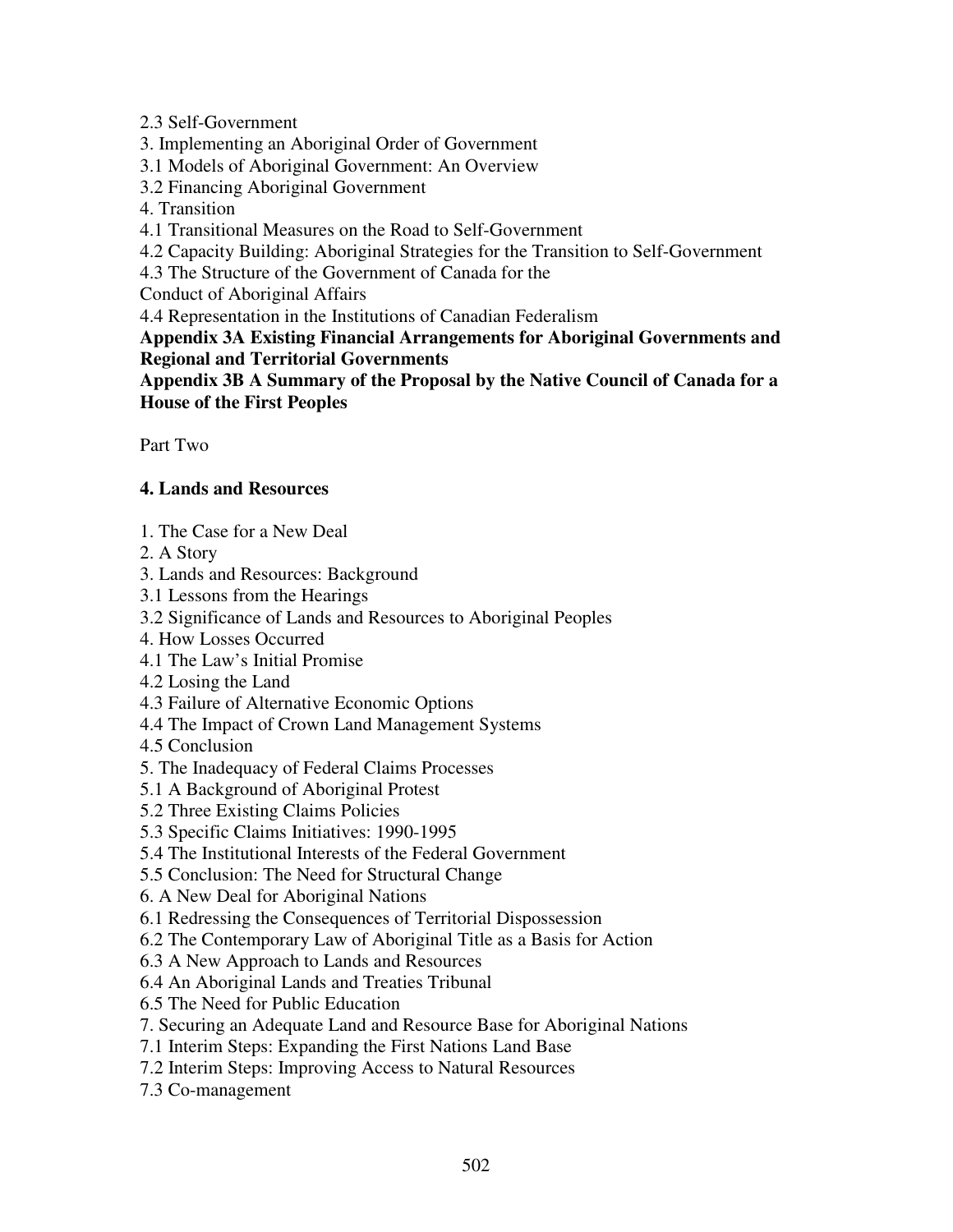8. Conclusions

Appendix 4A Land Provisions of Modern Treaties Appendix 4B Co-Management **Agreements** 

## **5. Economic Development**

- 1. Understanding Aboriginal Economies
- 1.1 A Brief History of Aboriginal Economies and External Interventions
- 1.2 Contemporary Aboriginal Economies
- 2. The Levers of Change
- 2.1 Transforming Aboriginal Economies: An Overview
- 2.2 The Economic Implications of Aboriginal Rights and Treaties
- 2.3 Regaining Control
- 2.4 Lands and Natural Resources
- 2.5 Agriculture: An Illustration
- 2.6 Business Development
- 2.7 Employment Development
- 2.8 Education and Training
- 2.9 Making Innovative Use of Income Support Alternatives
- 2.10 Conclusion

## **6. Conclusion**

- 1. An Act of National Intention
- 2. Negotiating a Canada-Wide Framework
- 3. Rebuilding Aboriginal Nations
- 4. A Legislative Process for Treaties
- 5. Redistributing Lands and Resources
- 6. Meaningful Work and Sustainable Wealth
- 7. Equipping for Self-Government

**Appendix A Summary of Recommendations in Volume 2 (Parts One and Two) Appendix B Abridged Tables of Contents — Volumes 1-5**

volume 3

# **Gathering Strength**

## **1. New Directions in Social Policy**

- 1. Social Policy in Context
- 2. Confronting A Painful Legacy
- 3. Looking Ahead
- 4. From Dependency to Strength

## **2. The Family**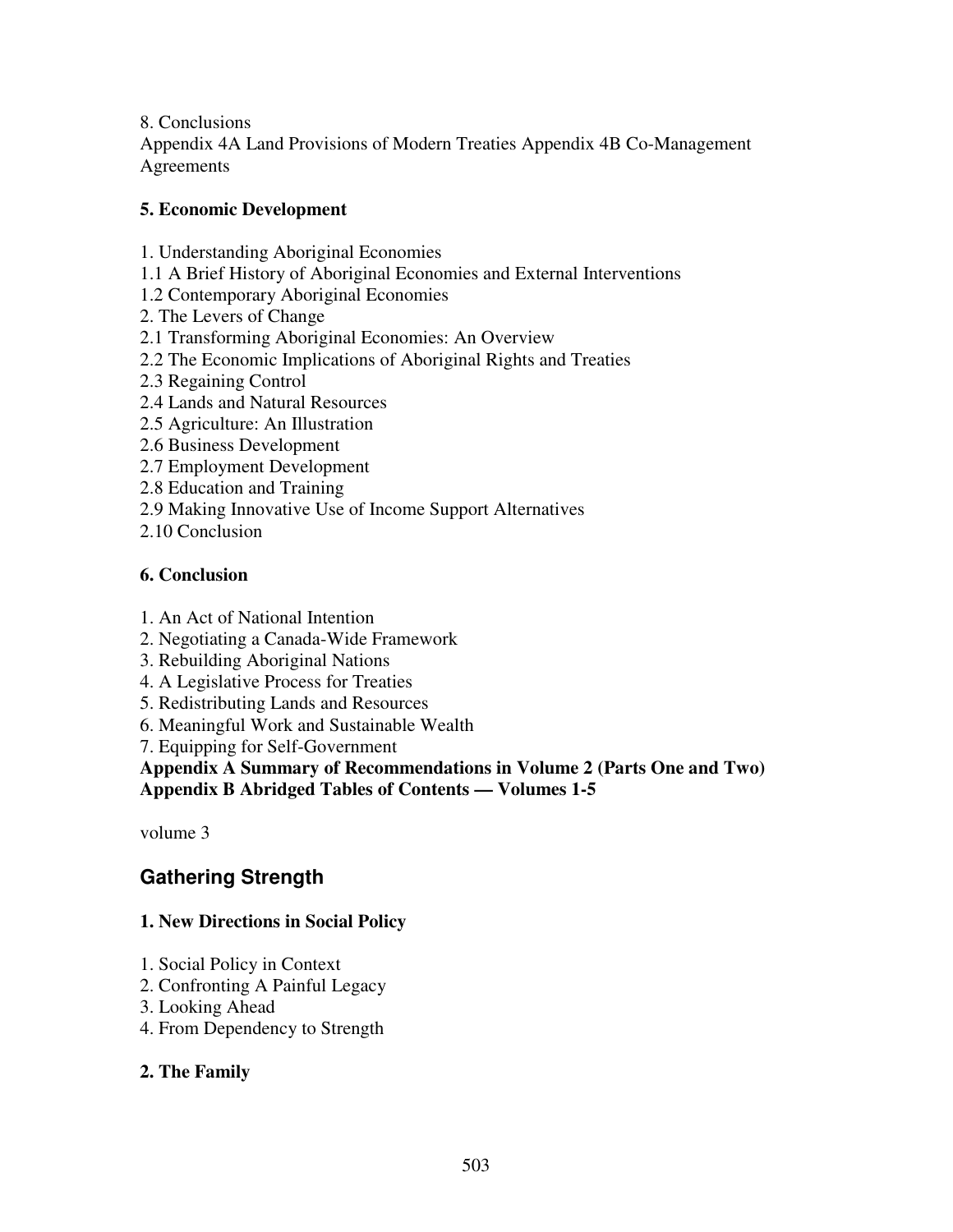- 1. Introduction
- 2. The Centrality of Family in Aboriginal Life
- 2.1 Views from our Hearings
- 2.2 Family Life in Various Traditions
- 2.3 The Family as a Mediating Institution
- 3. "Our Children Are Our Future"
- 3.1 The Special Place of Children in Aboriginal Cultures
- 3.2 Historical Highlights
- 3.3 Child Welfare Reform
- 3.4 Current Issues
- 4. Family Violence
- 4.1 Introduction
- 4.2 Naming the Problem
- 4.3 The Face of Aboriginal Violence
- 4.4 Barriers to Change
- 4.5 Solutions from the People
- 5. Aspects of Family Law
- 5.1 Continuity of Customary Law
- 5.2 Division of Property on Marriage Breakdown
- 5.3 Civil Law and Family Violence
- 6. Epilogue

## **3. Health and Healing**

- 1. Introduction: Rethinking Aboriginal Health
- 1.1 The Continuing Crisis in Aboriginal Health and Welfare
- 1.2 The Scope and Substance of the Commission's Concern
- 1.3 Framework of the Chapter
- 2. The Burden of Ill Health
- 2.1 From the Past to the Present
- 2.2 Physical Health
- 2.3 Social and Emotional Health
- 2.4 Community Health
- 2.5 Conclusion
- 3. Toward a New Aboriginal Health and Healing Strategy
- 3.1 Aboriginal Perspectives on Health and Healing
- 3.2 The Determinants of Health
- 3.3 Two Great Traditions of Health and Healing: Convergence
- 3.4 Characteristics of a New Strategy
- 4. An Aboriginal Health and Healing Strategy
- 4.1 Initiating Systematic Change
- 4.2 Healing Centres
- 4.3 Human Resources Strategy
- 4.4 Enlisting the Support of the Mainstream Service System
- 4.5 Housing and Community Infrastructure
- 5. The Journey to Whole Health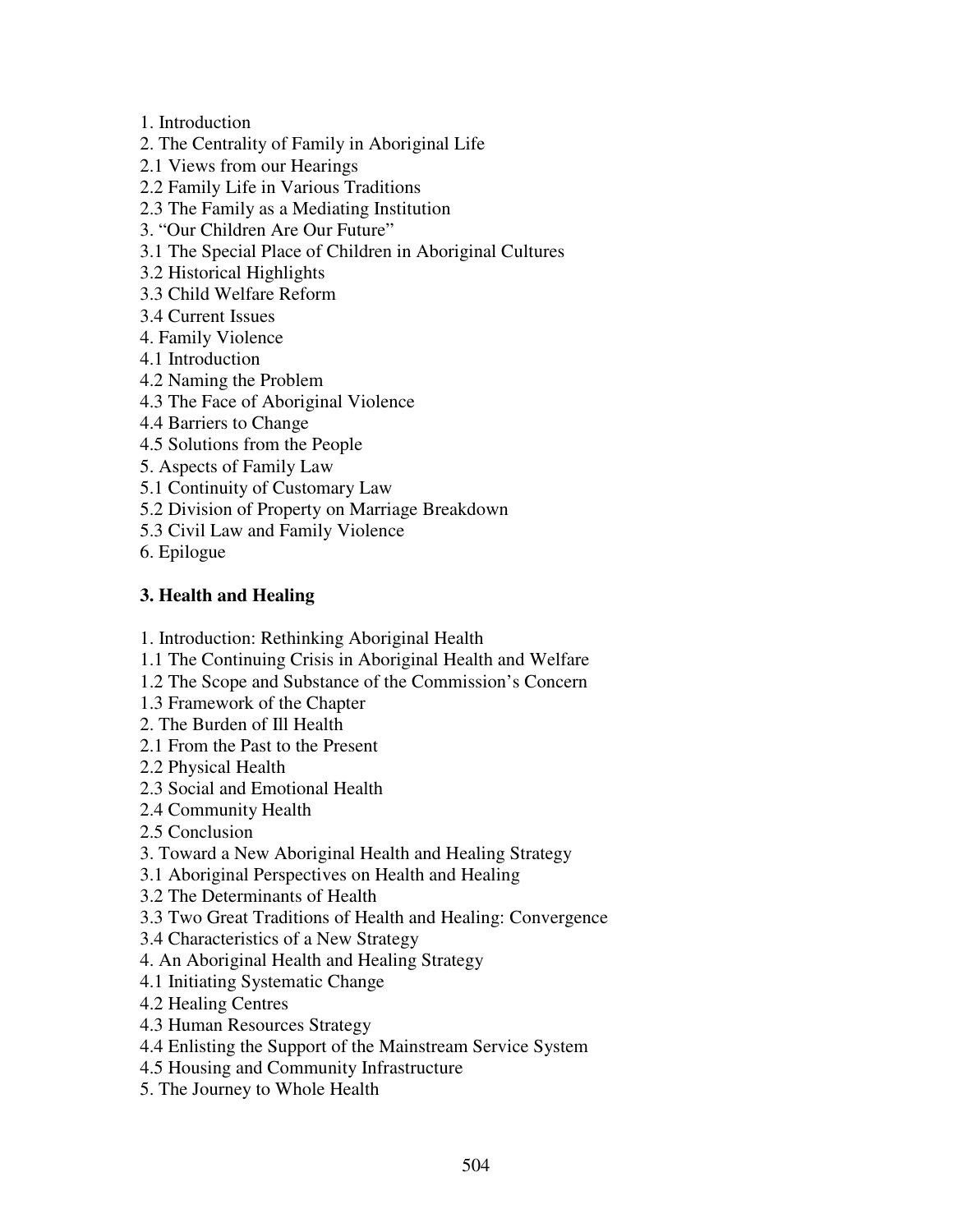Appendix 1 The Statistical Evidence

Appendix 2 A Stronger Role for Traditional Healing

## **4. Housing**

- 1. The Housing and Living Conditions of Aboriginal People
- 1.1 Aboriginal and Canadian Housing Conditions
- 1.2 Contrasts Among Aboriginal Groups and Within Communities
- 2. Policy Foundations
- 2.1 Housing and Community Services as Basic Human Needs
- 2.2 A Right to Housing
- 2.3 Aboriginal Self-Government
- 3. Community Services: A Health Hazard
- 4. On-Reserve Housing
- 4.1 Federal Housing Programs On-Reserve
- 4.2 The Legal Regime and Tenure
- 4.3 Rallying Resources to Meet the Need for Adequate Shelter
- 4.4 Institutional Development
- 5. Housing in Non-Reserve Communities
- 5.1 Policies and Programs
- 5.2 The Institutional Base for Building Self-Reliance
- 5.3 An Estimate of Government Expenditures Required
- 6. Government Expenditures to Achieve Adequate Housing for Aboriginal People in Ten Years
- 7. Revitalizing Aboriginal Communities Through Housing
- 7.1 Economic Development
- 7.2 Political, Social and Cultural Benefits

## **5. Education**

- 1. Introduction
- 2. The Framework: Lifelong, Holistic Education
- 3. Children
- 3.1 Introduction
- 3.2 Early Childhood Education
- 3.3 The Child in the Formal Education System
- 3.4 Positive Directions for the Future
- 4. Youth
- 4.1 Introduction
- 4.2 Youth Empowerment
- 4.3 Need for Local High Schools
- 4.4 Youth Re-Entry to High School
- 4.5 Transition to Economic Activity and Careers
- 5. Teacher Education Programs
- 5.1 Quality of Teacher Education Programs
- 5.2 The Need for More Elementary Education Teachers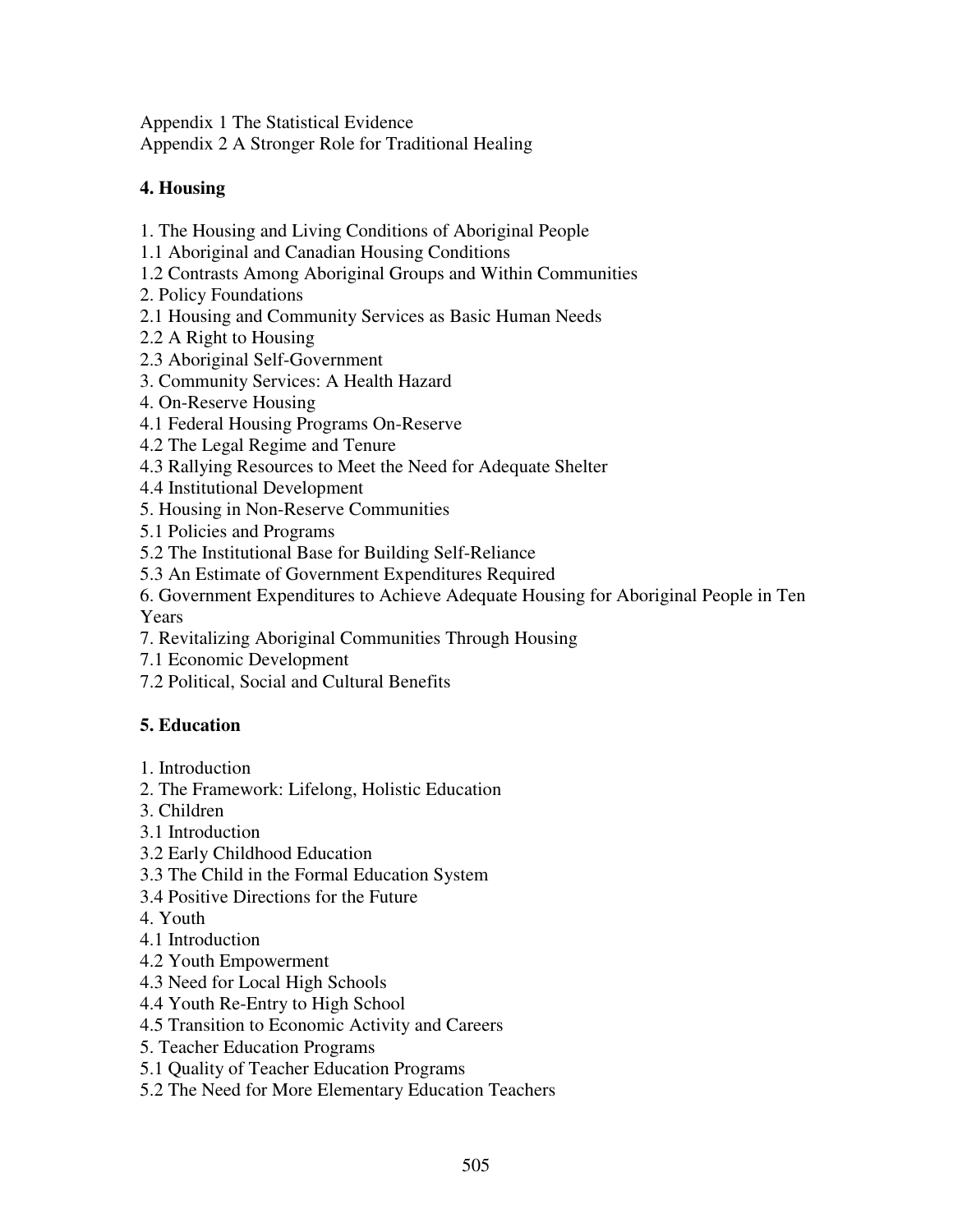- 5.3 The Need for More Secondary Education Teachers
- 5.4 Community-Based Teacher Education
- 5.5 The Need for Other Educational Professionals
- 5.6 The Education of Non-Aboriginal Teachers
- 6. Adults
- 6.1 Introduction
- 6.2 Getting in the Door
- 6.3 Inside the Door: Institutions Serving Aboriginal Adults
- 6.4 Preparing for the Job Market
- 7. Elders
- 8. Institutions to Sustain Aboriginality in the Future
- 8.1 Introduction
- 8.2 Aboriginal Peoples International University
- 8.3 Information Exchange: An Electronic Clearinghouse
- 8.4 Statistical Data Bases
- 8.5 Aboriginal Documentation Centre
- 9. Education for Self-Government
- 9.1 Planning for Self-Government
- 9.2 Programs That Work
- 9.3 A Profile of Human Resource Requirements for Self-Government
- 9.4 What Needs to Be Done
- 10. New Partnerships in Aboriginal Education
- 10.1 A Shift in Authority
- 10.2 Learning from the Past, Building for the Future
- 10.3 New Partnerships

## **6. Arts and Heritage**

- 1. Introduction
- 2. Cultural Heritage
- 2.1 Sacred and Historic Sites
- 2.2 Sacred and Secular Artifacts
- 2.3 Intellectual Property
- 3. Language
- 3.1 The Importance of Language
- 3.2 The State of Language
- 3.3 Language Maintenance and Identity
- 3.4 Countering Language Shift
- 4. Communications
- 4.1 Introduction
- 4.2 Stereotypes and Self-Representation
- 4.3 Aboriginal Communications Media
- 5. Publishing
- 6. Visual and Performing Arts
- **7. Conclusion**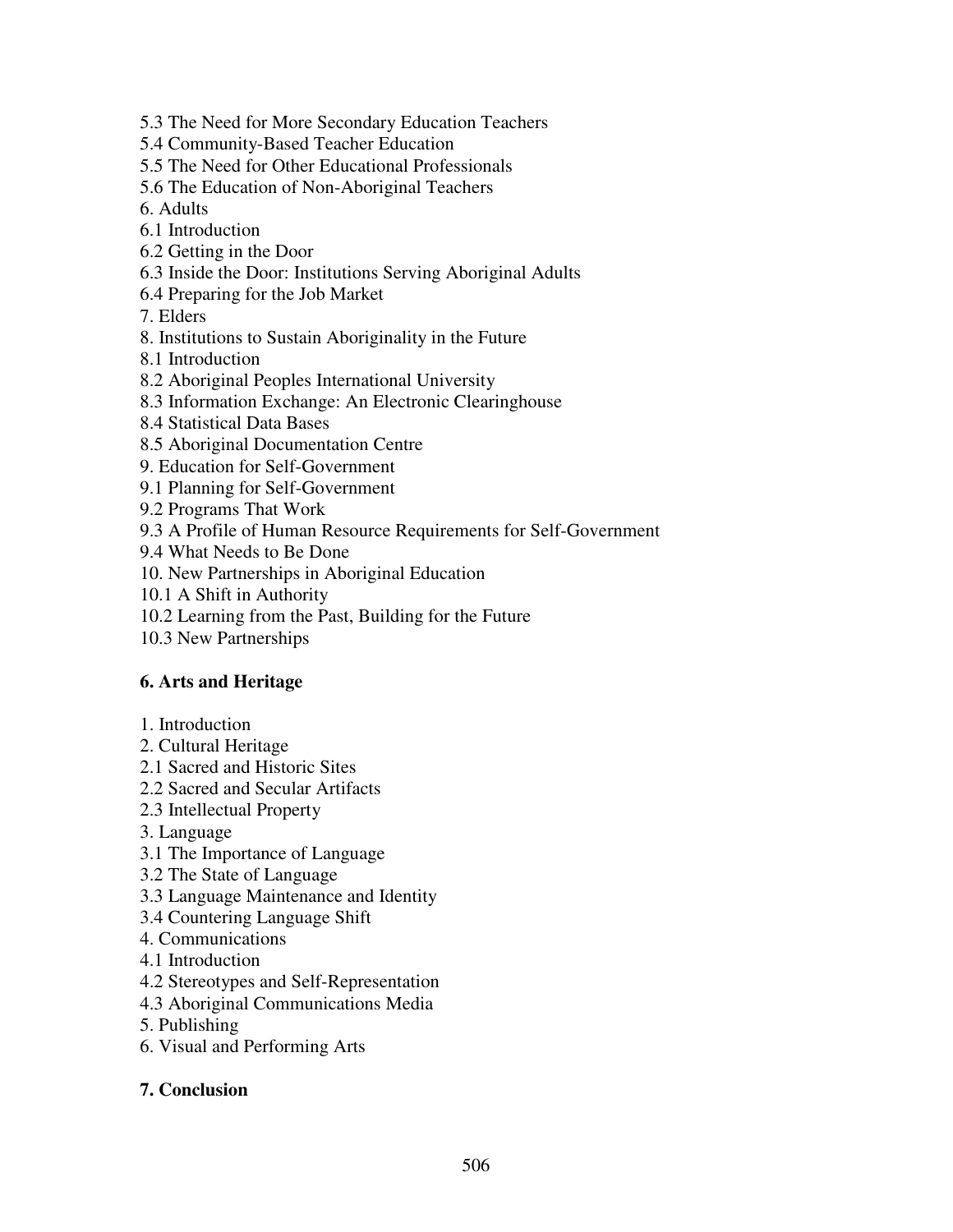- 1. Common Problems, Collective Solutions
- 2. Traditional Culture and Institutions of Self-Government
- 3. Policy Reform and Transition
- 3.1 Social Policy as a Priority
- 3.2 Integrated Approaches
- 3.3 Creating Space for Aboriginal Initiative
- 4. Achieving a Balance

volume 5

## **Renewal: A Twenty-Year Commitment**

#### **1. Laying the Foundations of a Renewed Relationship**

- 1. A New Beginning
- 2. Content of the Proclamation and its Companion Legislation
- 2.1 Preamble
- 2.2 Procedure for the Recognition of Nations
- 2.3 The Treaty Processes
- 2.4 Lands and Resources
- 3. A Canada-Wide Framework Agreement
- 4. Gathering Strength
- 4.1 Social Issues and Structural Change
- 4.2 Four Dimensions of Social Change
- 4.3 Federal, Provincial and Territorial Contributions
- 5. Keeping Track of Progress
- 6. A Broad Mandate An Interactive Strategy

## **2. Economic Disparities, Government Expenditures and the Cost of the Status Quo**

- 1. The Cost of Forgone Production
- 2. Government Expenditures: The Burden of Remedial Costs
- 2.1 Federal Expenditures on Targeted Programs
- 2.2 Total Expenditures of all Governments
- 3. Dependency on Financial Assistance and Remedial Programs
- 4. Escalating Costs of the Status Quo

## **3. A Strategy for Renewal as a Good Investment**

- 1. Financing Fundamental Change
- 2. Structural Measures: Establishing a New Relationship
- 3. Social and Economic Measures: Gathering Strength
- 4. Beyond the Twenty-Year Horizon
- 5. The Distribution of Costs and Gains Among Governments
- 6. Realizing the Gains: The Pace of Progress